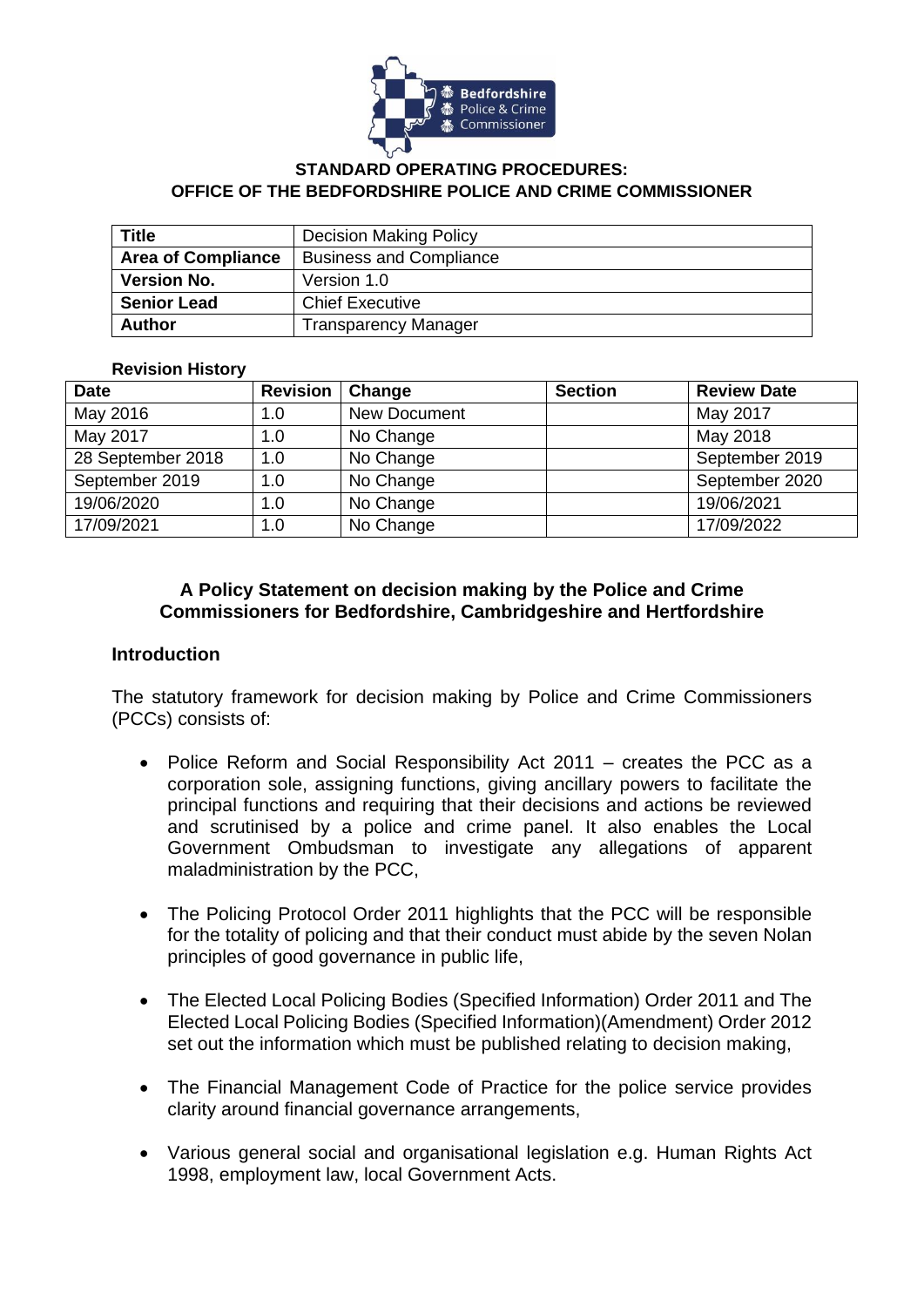

The quality of a decision is usually judged on its outcome after the event. However, a robust decision making process is likely to produce more consistent, reliable and objectively sustainable decisions than a weak one. This policy and associated guidance seeks to set the right framework to facilitate good decisions, which will inevitably range from routine administrative, technical or professional decisions to those of significant public interest.

### **Decision making culture**

Policing in this country is by consent of the public. If the public are to trust the PCC to use their powers wisely and fairly, and to continue to grant their consent, it is critical that clear ethical standards and the highest levels of integrity underpin the PCC's decision making process.

The principles set out below will help to ensure that the decisions of the PCC will comply with those aspirations and expectations.

## **Principles**

The overarching principles for decision making to be adopted by the PCCs for Bedfordshire, Cambridgeshire and Hertfordshire are that all decisions will be in accordance with the:

- powers and duties established within the statutory framework,
- good governance principles<sup>1</sup>,
- Nolan principles<sup>2</sup>,
- good administrative practice<sup>3</sup>.

### **Good governance principles**

Governance comprises the arrangements put in place to ensure that the intended outcomes for stakeholders are defined and achieved.

The fundamental function of good governance in the public sector is to ensure that entities achieve their intended outcomes while acting in the public interest at all times.

### **Nolan principles**

### **1. Selflessness**

Holders of public office should act solely in terms of the public interest.

### **2. Integrity**

1

<sup>&</sup>lt;sup>1</sup> The Good Governance Standard for Public Services, (OPM and CIPFA) 2005

<sup>2</sup> Standards in Public Life: First Report of the Committee on Standards in Public Life, 2004

<sup>3</sup> Commission for Local Administration, Good Administrative Practice, 2001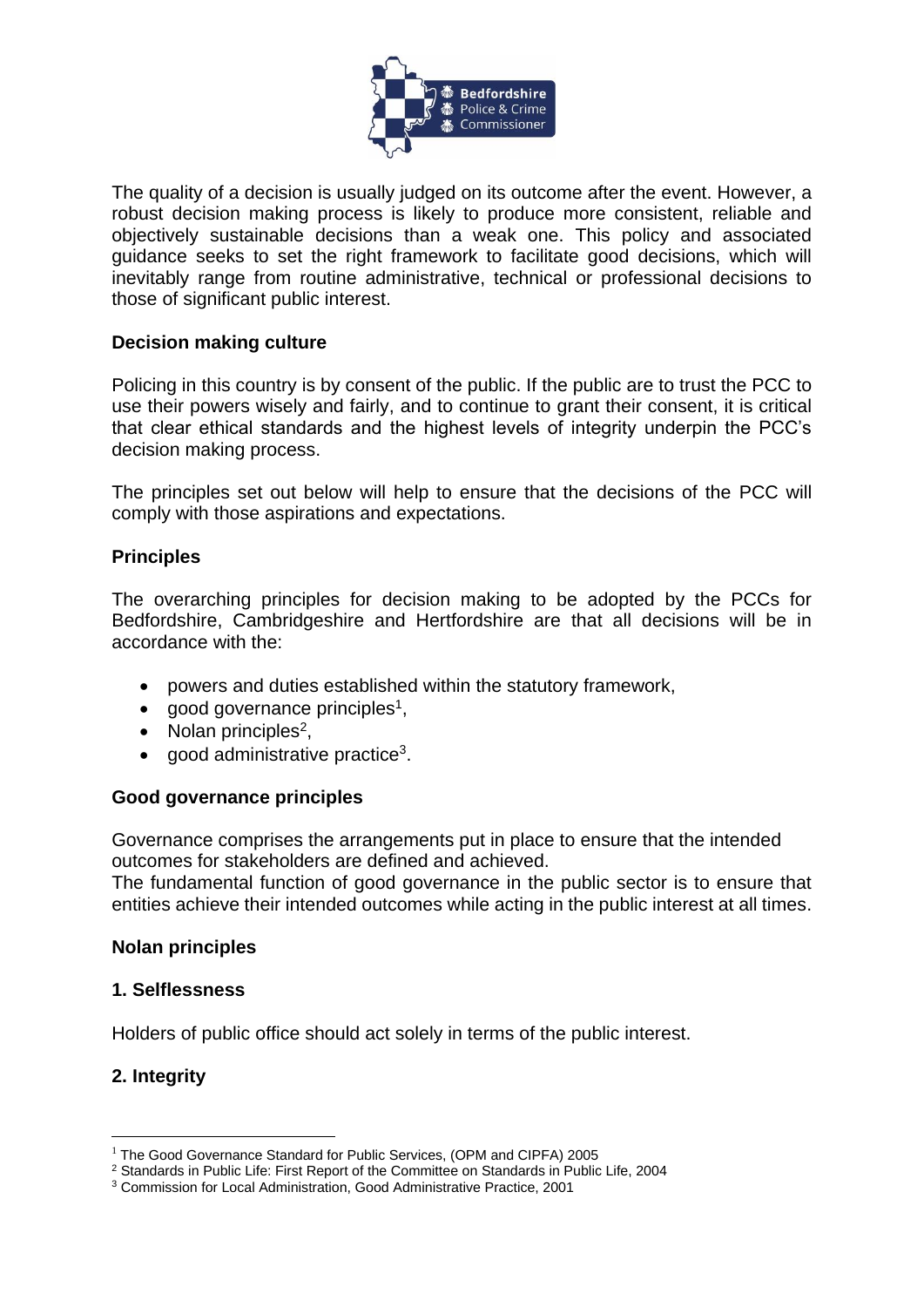

Holders of public office must avoid placing themselves under any obligation to people or organisations that might try inappropriately to influence them in their work. They should not act or take decisions in order to gain financial or other material benefits for themselves, their family, or their friends. They must declare and resolve any interests and relationships.

# **3. Objectivity**

Holders of public office must act and take decisions impartially, fairly and on merit, using the best evidence and without discrimination or bias.

# **4. Accountability**

Holders of public office are accountable to the public for their decisions and actions and must submit themselves to the scrutiny necessary to ensure this.

# **5. Openness**

Holders of public office should act and take decisions in an open and transparent manner. Information should not be withheld from the public unless there are clear and lawful reasons for so doing.

## **6. Honesty**

Holders of public office should be truthful.

# **7. Leadership**

Holders of public office should exhibit these principles in their own behaviour. They should actively promote and robustly support the principles and be willing to challenge poor behaviour wherever it occurs.

### **Decision making process**

Through adopting the above principles the PCC will ensure that the right climate is set for decision making. These principles are all of critical importance, but require the consistent application of good process. Although some of the decisions to be taken by the PCC will be of significant public interest, complex and costly, the basic process to be followed prior to each decision will be:

- all relevant material, information and facts will be assembled,
- consultation with all interested and affected parties,
- consideration of all available courses of action,
- specialist / significant advice sought,
- information presented which focuses on the core issues, and is consistent with the police and crime commissioner's aims and objectives
- consider risk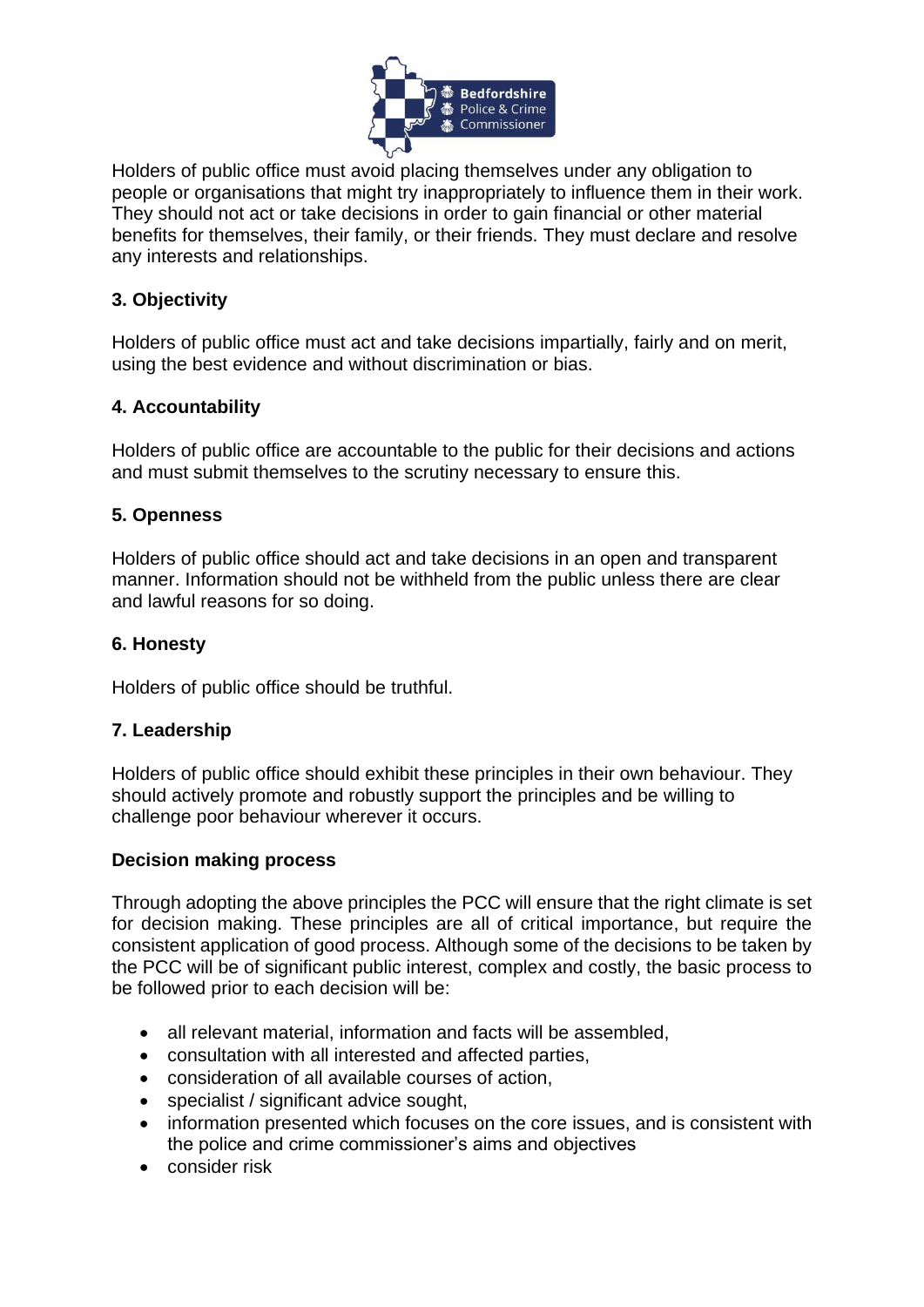

- consider financial implications
- consider performance measures
- consider value for money
- consider equalities issues.

The scale of each of the above elements will depend upon a number of factors such as the level of public interest, the risk, impact, complexity and cost.

A plan of forthcoming business to be considered by the PCC will be maintained.

The PCC will make significant decisions at the PCC's board meeting. The name of this board is different in the 3 offices but all can be seen on the respective websites of the PCC and will include agendas, reports and minutes subject to exemptions as detailed below. Urgent decisions that cannot wait until the next scheduled board meeting because the public interest requires them to be made before such a meeting will be reported to the next board so that the decision can be seen as soon as practicable afterwards.

## **Recording, transparency and publication**

The above policy principles require good record keeping, not only of the decisions taken by the PCC, but also the accompanying information and challenge, which supports each decision.

Therefore the Chief Executive will ensure that a record of each decision is made and all associated information retained in accordance with the record management policy.

In addition the Chief Executive will ensure that once decisions are taken by the Police and Crime Commissioner, they are effectively communicated both internally and externally and, in particular, to ensure that any implementation and accountability arrangements are initiated.

The statutory requirements for transparency<sup>4</sup> set out the minimum standards for access, publication and availability of information. However, the Offices of the PCCs will ensure that all information used in coming to a decision will be made accessible to local people through a variety of means. The means will be determined by where the decision lies on the sliding scale of public interest including:

- Office of PCC website decision records and associated papers,
- Media releases,
- Leaflets,
- Social media e.g. twitter, blogs,
- Web casts.
- Annual reports.

<sup>&</sup>lt;u>.</u> <sup>4</sup> Elected local Policing Body (Specified Information) Order 2011, Freedom of Information Act 2000 and Data Protection Act 1998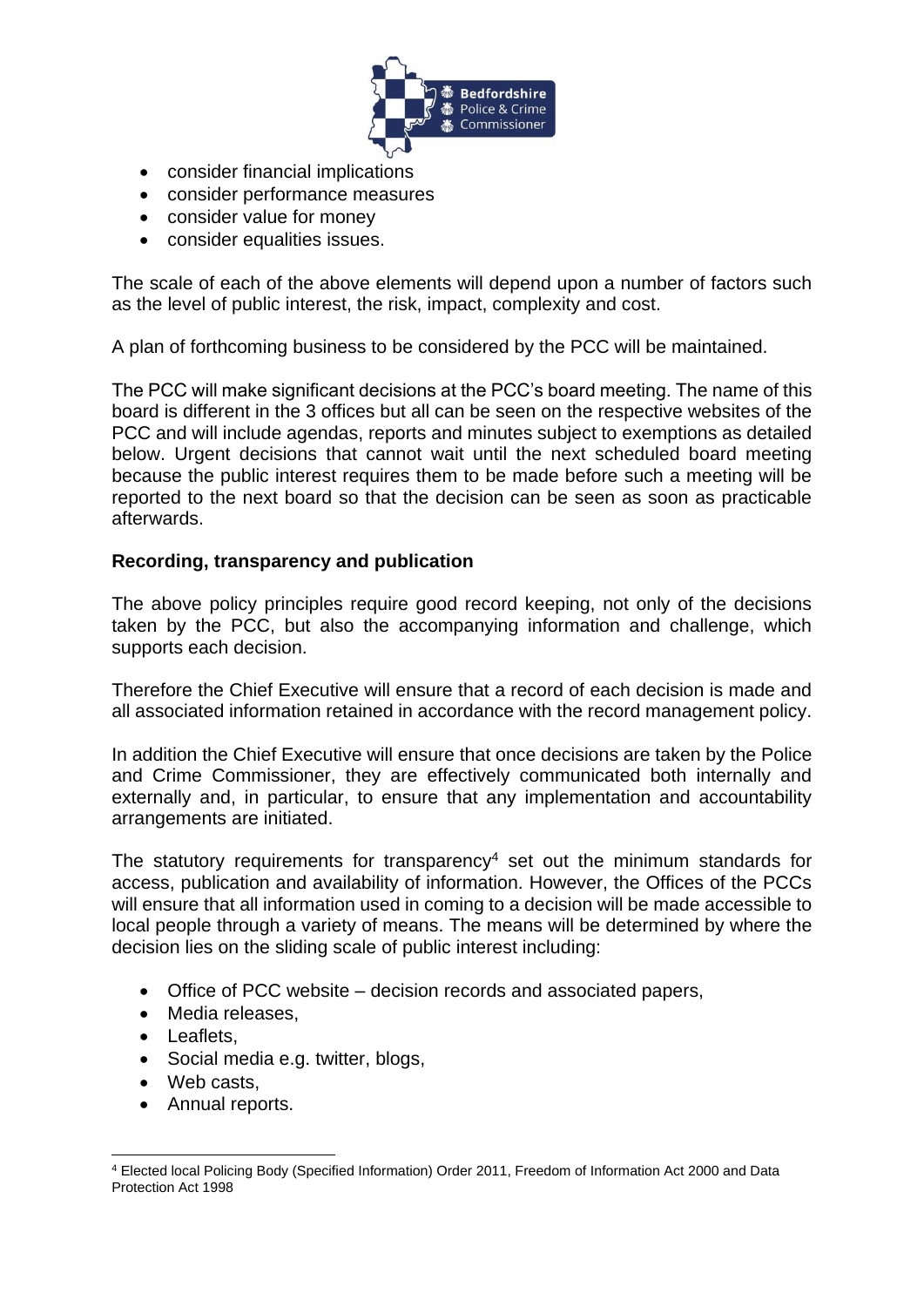

# **Statutory Officers**

The Chief Executive/Chief of Staff (monitoring officer) and Chief Finance Officer are part of the legal framework to report contraventions of the law, financial requirements or maladministration. They have statutory responsibility for identifying contraventions and any deviation from the core principles of good governance and to report anything which gives rise to concern over a proposal, decision or omission.

These post holders will therefore ensure that this policy and its principles are implemented.

## **Local Controls and Mechanisms**

In order to ensure good governance in relation to decision making the PCC will have arrangements in place which will cover the way the Office of the PCC will work. These will include the Scheme of Governance, Financial Regulations, Contract Standing Orders, a Joint Audit Committee, a risk register as well as a register of interests, gifts and hospitality.

The Scheme of Governance sets out the delegations by the Commissioner to a Deputy Police and Crime Commissioner (Deputy PCC) (if appointed), the Chief Executive/Chief of Staff and the police via the Chief Constable and the Chief Constable's Chief Finance Officer. It forms part of the overall corporate governance framework of the two corporations sole.

The Financial Regulations and Contract Standing Orders form a part of the Scheme of Governance and prescribe the procedural arrangements and financial limits for decisions taken by the PCC's and Chief Constable's officers and staff.

The Joint Audit Committee provides independent oversight of governance and financial management of the Corporations Sole. It has a relationship with the internal and external auditors and looks also at Internal Controls, financial reporting and corporate governance.

The approach to risk set out in the Scheme of Governance the risk registers maintained by the Corporations Sole will provide assurance that the decisions made take account of the organisational risks.

### **Public Interest and Transparency**

In assessing the public interest in decisions made the OPCC will consider all the circumstances, including local ones. The OPCC will use guidance from the Information Commissioner's office in assessing the public interest. The public interest means the public good, not what might interest the public. There is a general public interest in transparency and accountability. There is therefore a presumption that all decisions should be accessible to the public. However, in some cases there is also a public interest in not disclosing information behind decision making. The OPCC will consider the exemptions in the Freedom of Information Act 2000 in deciding whether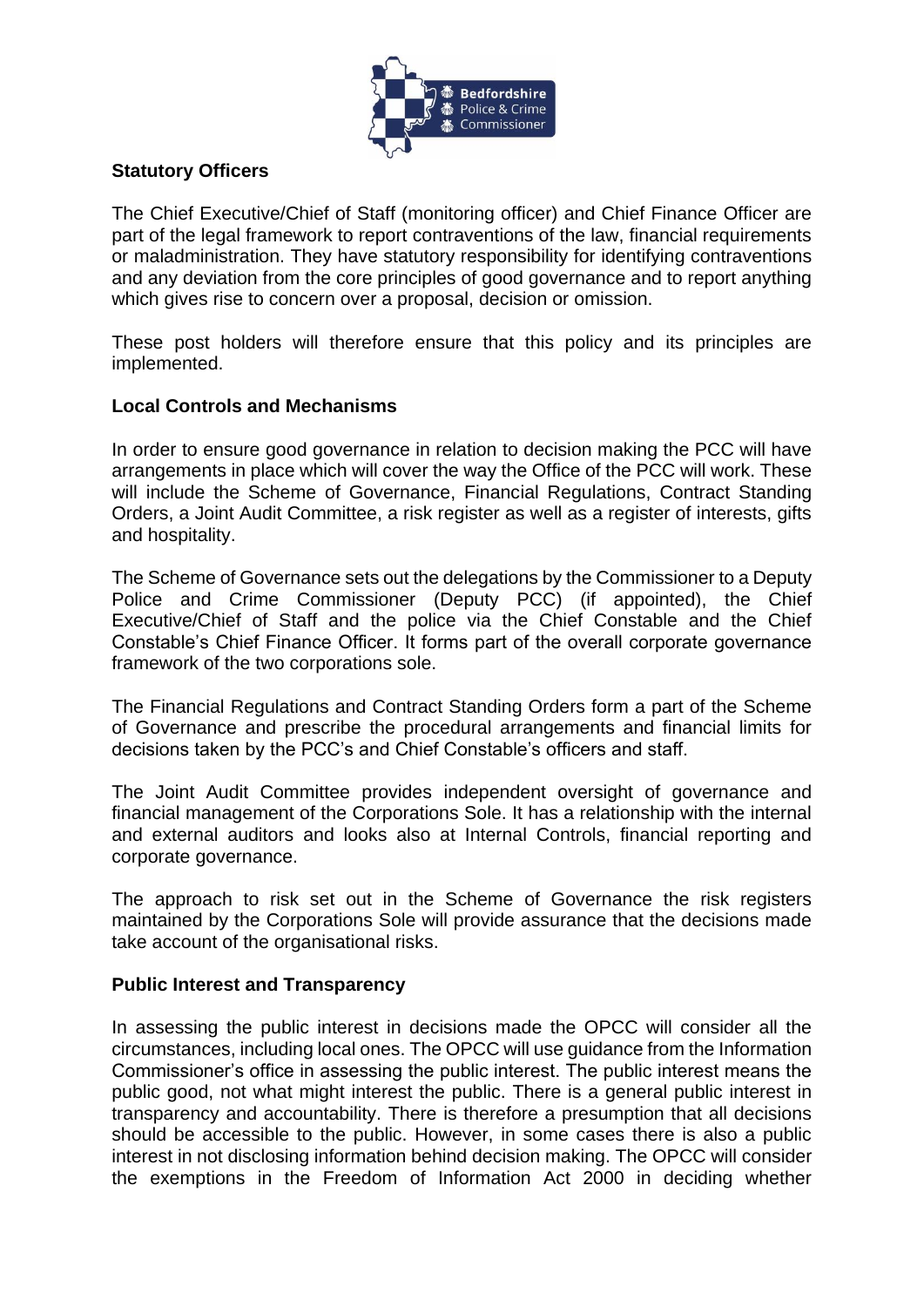

information may be exempt from disclosure and then go on to consider if it is also in the public interest not to disclose it or not to disclose it in its entirety. In addition, it may become appropriate to disclose information after a period of time. For example a financial negotiation may mean that information that can be disclosed after the transaction has completed when it would not have been in the public interest to disclose it before that happens.

Exemptions in the Freedom of Information Act 2000 are set out in the Act and the general ones are:

- It would cost too much or take too much staff time to deal with the request.
- The request is vexatious.
- The request repeats a previous request from the same person.

In addition there are specific exemptions:

- Information accessible by other means;
- Information supplied by or relating to bodies dealing with security matters;
- Court records and information relating to court proceedings,
- Prejudice to the conduct of public affairs
- Personal Information;
- Information provided in confidence;
- Information where disclosure is prohibited by an enactment or would constitute contempt of court;
- And if the public interest in confidentiality outweighs the public interest of disclosure:
- Information intended for future publication;
- Investigations and proceedings conducted by public authorities;
- Law enforcement;
- Health and Safety;
- Environmental Information;
- Personal Information relating to a third party;
- Legal professional privilege;
- Commercial Interests.

#### **Publication Scheme.**

The Offices of the PCCs have a Publication Scheme which is approved by the Information Commissioner's office. This sets out the information routinely published by the offices which is available to the public. The scheme also sets out the information publication requirements of the Elected Local Policing Bodies (Specified Information) Order 2011

### **Summary**

The Police and Crime Commissioners for Bedfordshire, Cambridgeshire and Hertfordshire have robust and transparent decision making processes that comply